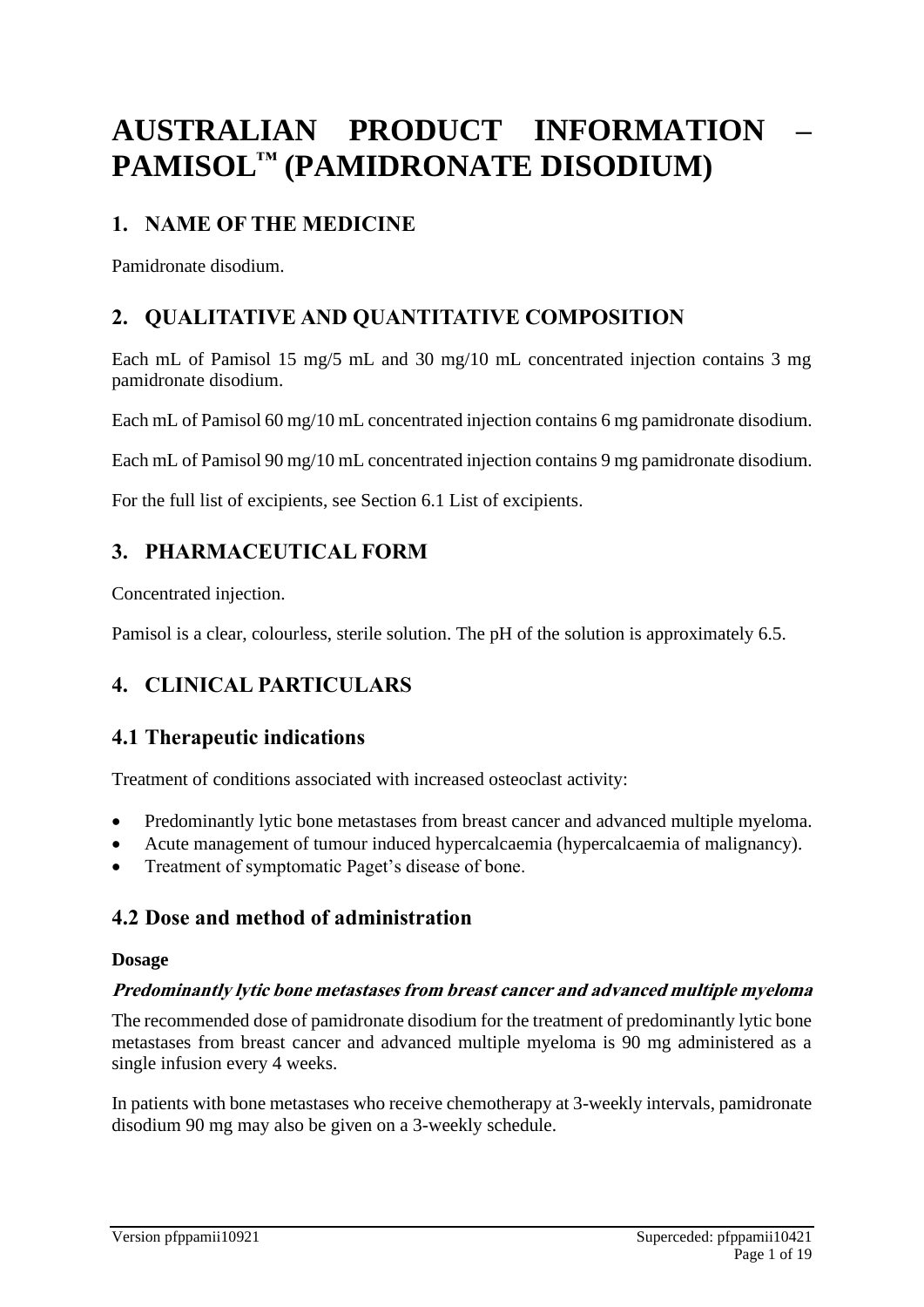The infusion rate should not exceed 60 mg/hour (1 mg/min) and the concentration of pamidronate disodium in the infusion solution should not exceed 90 mg/250 mL. In breast cancer patients, a dose of 90 mg should normally be administered as a 2 hour infusion in 250 mL infusion solution. However, in patients with multiple myeloma, it is recommended not to exceed a concentration of 90 mg in 500 mL administered over 4 hours.

### **Tumour induced hypercalcaemia**

Rehydration with sodium chloride 0.9% before or during treatment is necessary.

**Initial treatment:** The total dose for a treatment course can be given as a single infusion. It can also be divided into 2 or 3 consecutive daily doses. The infusion rate should not exceed 60 mg/hour (1 milligram/min) and the concentration of pamidronate disodium in the infusion solution should not exceed 90 mg/250 mL. However, it is recommended not to exceed 90 mg in 500 mL over 4 hours.

The recommended total doses for each treatment course with pamidronate disodium are related to initial plasma calcium levels. A dosing guideline is shown in the table.

| <b>Initial Serum Calcium*</b> |              | <b>Total Recommended Dose</b> |  |
|-------------------------------|--------------|-------------------------------|--|
| (millimoles/L)                | $(mg\%)$     | Pamidronate disodium (mg)     |  |
| Up to $3.0$                   | Up to $12.0$ | 30                            |  |
| 3.0 to 3.5                    | 12.0 to 14.0 | 30 to 60                      |  |
| 3.5 to 4.0                    | 14.0 to 16.0 | 60 to 90                      |  |
| >4.0                          | >16.0        | 90                            |  |

#### **Table 1: Dosing Guidelines for Pamidronate Disodium**

\* measured values not corrected for albumin.

**Repeated treatment:** If hypercalcaemia recurs, or if plasma calcium does not decrease within 2 days, further infusions of pamidronate disodium may be given according to the guidelines for initial treatment.

Clinical experience to date has revealed a possibility of a weaker therapeutic response in patients with advanced malignant disease and/or with increased number of treatments. Serum calcium levels in patients who have hypercalcaemia of malignancy may not reflect the severity of hypercalcaemia, since hypoalbuminaemia is commonly present.

The **maximum dose per treatment course** of pamidronate disodium is 90 mg whether for initial or repeat treatment. Higher doses bring no greater clinical benefit.

#### **Paget's disease of bone**

The recommended dose of pamidronate disodium in patients with symptomatic Paget's disease is a single infusion of 60 mg. The infusion rate should not exceed 15 to 30 mg/2 hours and the concentration of pamidronate disodium should not exceed 90 mg/L.

**Re-treatment:** When clinically indicated, patients should be re-treated at the dose of initial therapy.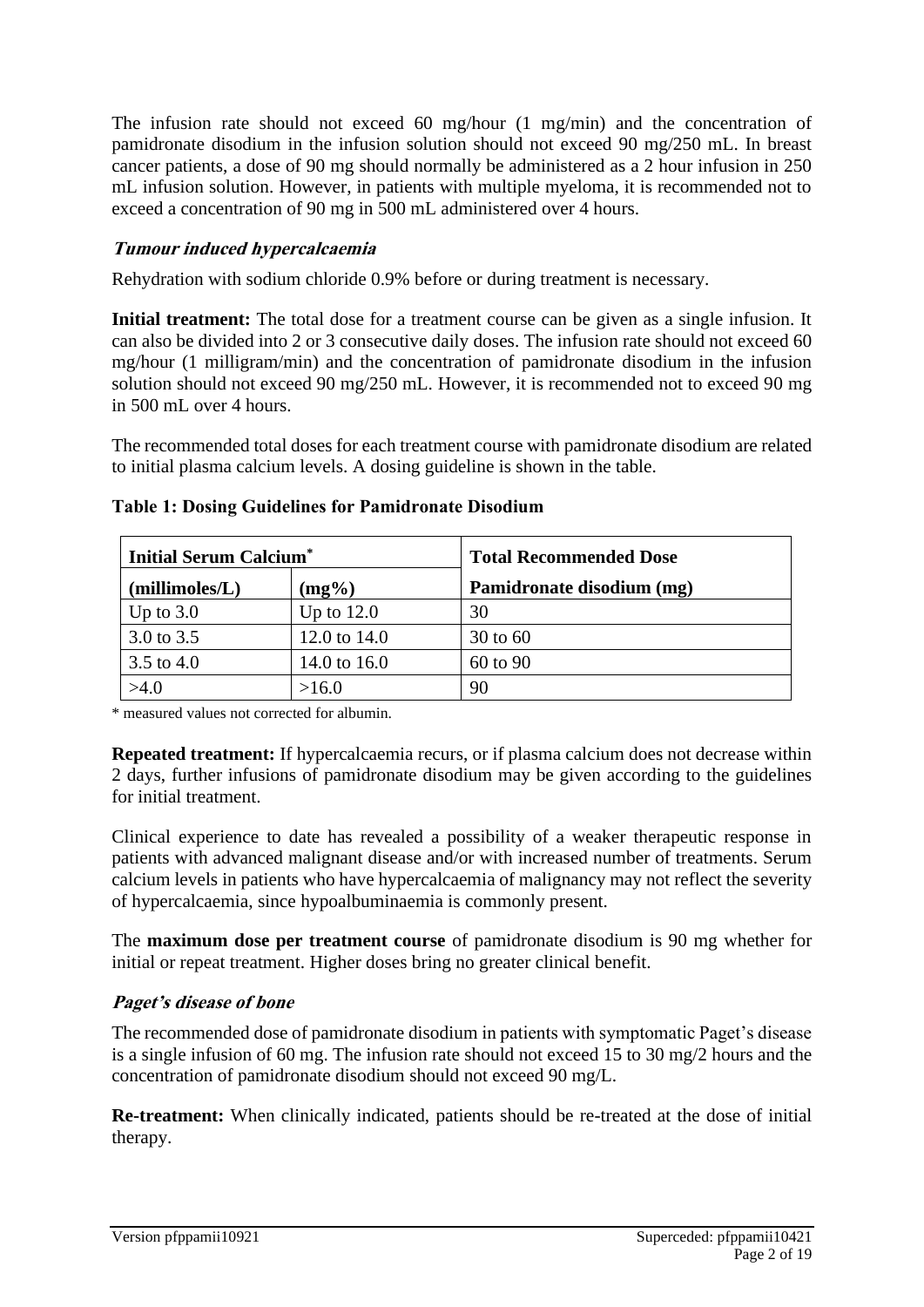#### **Dosage adjustment**

#### **Renal impairment**

Pamidronate disodium is not recommended for patients with severe renal impairment (see Section 4.4 Special warnings and precautions for use, Use in renal impairment).

In mild to moderate renal impairment, the maximum recommended pamidronate disodium infusion rate is 90 mg over 4 hours (approximately  $20 - 22$  mg/h).

#### **Hepatic impairment**

Dose reduction does not appear necessary in patients with mild to moderate hepatic impairment, however the data are limited (see Section 5.2 Pharmacokinetic properties). There are no data in patients with severe hepatic impairment. Until further experience is gained, a maximum infusion rate of 20 mg/hour pamidronate disodium is recommended in patients with mild to moderate hepatic impairment. Pamidronate disodium has not been studied in patients with severe hepatic impairment. No specific recommendation can be given for patients with severe hepatic impairment.

#### **Method of administration**

For intravenous use as infusion only.

Pamisol must never be given as a bolus injection since severe local reactions and thrombophlebitis may occur as a result of high local concentrations. Pamisol should be administered by slow infusion in 0.9% sodium chloride or 5% glucose. Regardless of the volume of solution in which Pamisol is diluted, slow intravenous infusion is absolutely necessary for safety.

Pamidronate disodium should be administered under the supervision of a physician with the right equipment for the monitoring of clinical and biochemical parameters.

Patients must be assessed prior to administration of pamidronate disodium to assure that they are appropriately hydrated. This is especially important for patients receiving diuretic therapy.

Pamisol contains no antimicrobial agent. The product is for single use only and any residue should be discarded after use. When the product was diluted to the following concentrations in PVC infusion bags, it was found to be chemically stable with 0.9% NaCl and 5% glucose infusion solutions for the periods shown in the following table:

| Table 2: Storage Conditions and Stability Periods for Pamisol Diluted with 0.9% Sodium |
|----------------------------------------------------------------------------------------|
| <b>Chloride and 5% Glucose Infusion Solutions</b>                                      |

| <b>Infusion</b><br><b>Solution</b> | <b>Concentration</b><br>(mg/mL) | <b>Storage Condition</b>                | <b>Stability Period</b><br>(hours) |
|------------------------------------|---------------------------------|-----------------------------------------|------------------------------------|
| 0.9% NaCl                          | $0.06 \text{ to } 0.36$         | $25^{\circ}$ C in the presence of light | 24                                 |
| 0.9% NaCl                          | $0.06 \text{ to } 0.36$         | 2 to $8^{\circ}$ C in dark              | 24                                 |
| 5% Glucose                         | $0.06 \text{ to } 0.36$         | $25^{\circ}$ C in the presence of light | 24                                 |
| 5% Glucose                         | $0.06 \text{ to } 0.36$         | 2 to $8^{\circ}$ C in dark              | 24                                 |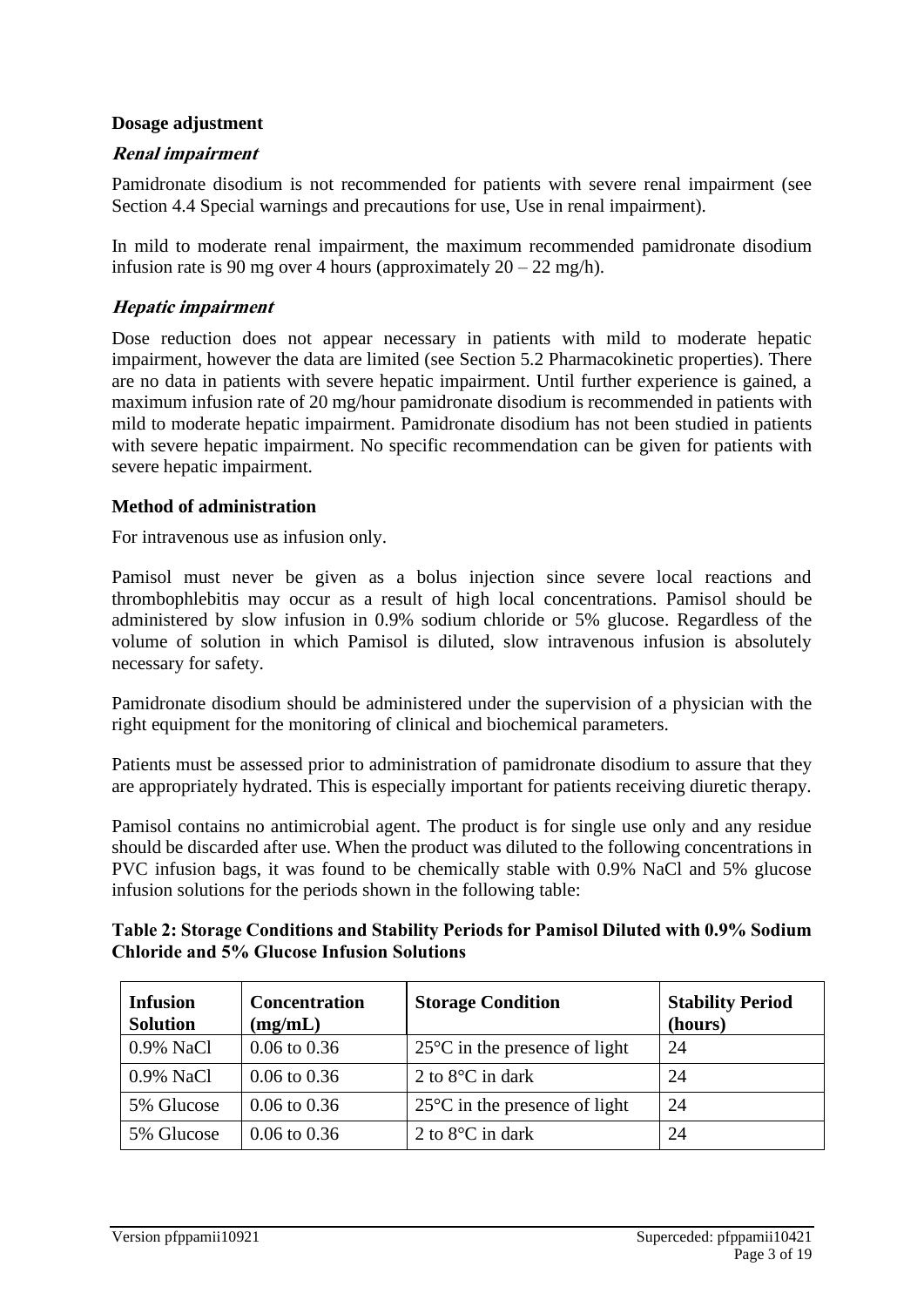To reduce microbiological hazard, the diluted solution should be used immediately and any residue remaining discarded. If the diluted product cannot be used immediately or as soon as practicable after preparation, store between 2° to 8°C for not more than 24 hours.

In order to minimise local reactions at the infusion site, the cannula should be inserted carefully into a relatively large vein.

#### **Monitoring recommendation**

Serum creatinine should be measured **prior to each dose** of pamidronate disodium.

Patients receiving pamidronate disodium for bone metastases, multiple myeloma or for tumourinduced hypercalcaemia who show evidence of deterioration in renal function, treatment should be withheld until serum creatinine returns to within 10% of the baseline value unless treatment is required immediately for life-threatening hypercalcaemia. Deterioration of renal function is defined as follows:

- For patients with normal baseline serum creatinine, an increase of >45 micromol/L.
- For patients with abnormal baseline serum creatinine, an increase of >90 micromol/L.

Patients receiving frequent infusions of pamidronate disodium over a prolonged period of time, especially those with pre-existing renal disease or a predisposition to renal impairment (e.g., patients with multiple myeloma and/or tumour-induced hypercalcaemia) should have evaluations of standard clinical and laboratory parameters of renal function prior to each dose. Fluid balance (urine output, daily weights) should also be followed carefully. The infusion must be stopped if there is deterioration of renal function during pamidronate disodium therapy.

In the initial treatment of tumour induced hypercalcaemia, it is essential that intravenous rehydration be instituted to restore urine output. Patients should be hydrated adequately throughout treatment, but overhydration must be avoided.

Standard hypercalcemia-related metabolic parameters, including serum electrolytes, calcium and phosphate should be monitored after commencing pamidronate disodium. Patients who have undergone thyroid surgery may be particularly susceptible to develop hypocalcaemia due to relative hypoparathyroidism.

In patients with cardiac disease, especially in the elderly, additional saline overload may precipitate cardiac failure (left ventricular failure or congestive heart failure). Therefore, overhydration should be avoided especially in patients at risk of cardiac failure. Fever (influenza-like symptoms) may also contribute to this deterioration. Patients with anaemia, leukopenia or thrombocytopenia should have regular haematology assessments. Individual data revealed significant decreases in white cell and platelet counts in several patients. Haematological testing should be carried out if clinically indicated.

Patients with Paget's disease of the bone, who are at risk of calcium or vitamin D deficiency, should be given oral calcium supplements and vitamin D in order to minimise the risk of hypocalcaemia.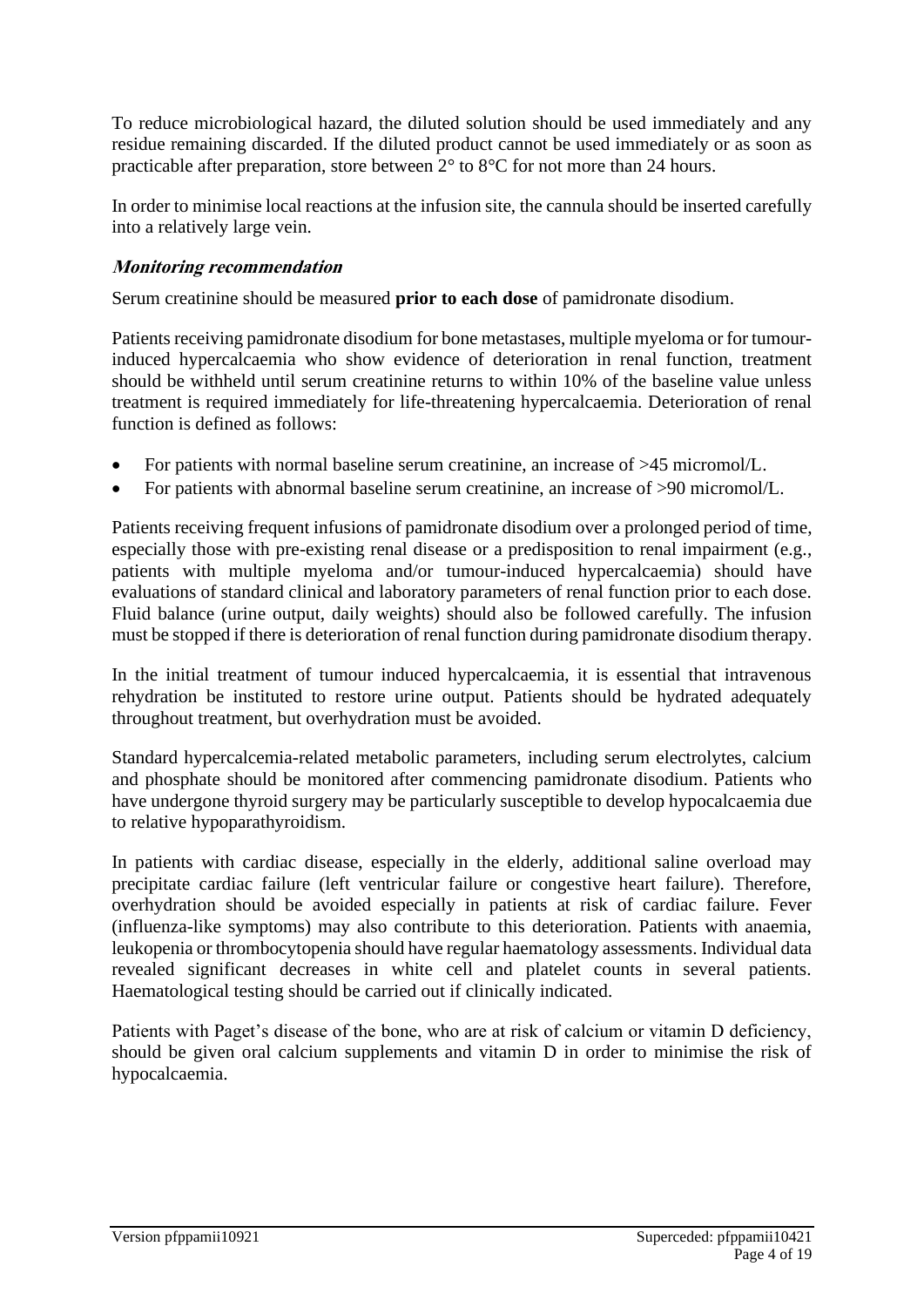# **4.3 Contraindications**

Pamisol is contraindicated in:

- patients with known hypersensitivity to pamidronate disodium or other bisphosphonates, or to any of the other ingredients listed in Section 6.1 List of excipients.
- pregnancy.
- lactation.

### **4.4 Special warnings and precautions for use**

The safety and efficacy of pamidronate disodium in the treatment of hyperparathyroidism has not been established.

The onset of action of pamidronate disodium is not immediate. Therefore, pamidronate disodium should be considered as only one component of the acute clinical management of tumour induced hypercalcaemia.

Convulsions have been precipitated in some patients with tumour induced hypercalcaemia due to the electrolyte changes associated with this condition and its effective treatment.

#### **Osteonecrosis of the jaw**

Osteonecrosis of the jaw (ONJ) has been reported predominantly in cancer patients treated with bisphosphonates including pamidronate disodium. Many of these patients were also receiving chemotherapy and corticosteroids. Many had signs of local infection including osteomyelitis. Presentation may include jaw pain, toothache, exposed bone, altered sensation and local infection, including osteomyelitis. The condition may result in chronic pain, may be resistant to treatment, and in serious cases may result in disfigurement.

Post-marketing experience and the literature suggest a greater frequency of reports of ONJ based on tumour type (advanced breast cancer, multiple myeloma, and dental status (dental extraction, periodontal disease, local trauma including poorly fitting dentures).

Cancer patients should maintain good oral hygiene and should have a dental examination with preventive dentistry prior to treatment with bisphosphonates. Patients and their dentists should be advised of the reports of osteonecrosis of the jaw so that dental symptoms developing during treatment can be fully assessed before commencing dental procedures.

While on treatment, these patients should avoid invasive dental procedures if possible. For patients who develop osteonecrosis of the jaw while on bisphosphonate therapy, dental surgery may exacerbate the condition. For patients requiring dental procedures, there are not data available to suggest whether discontinuation of bisphosphonate treatment reduces the risk of osteonecrosis of the jaw. Clinical judgement of the treating physician should guide the management plan of each patients based on individual benefit/risk assessment.

#### **Osteonecrosis of external auditory canal**

Cases of osteonecrosis of the external auditory canal have been reported predominantly in adult cancer patients treated with bisphosphonates including pamidronate disodium.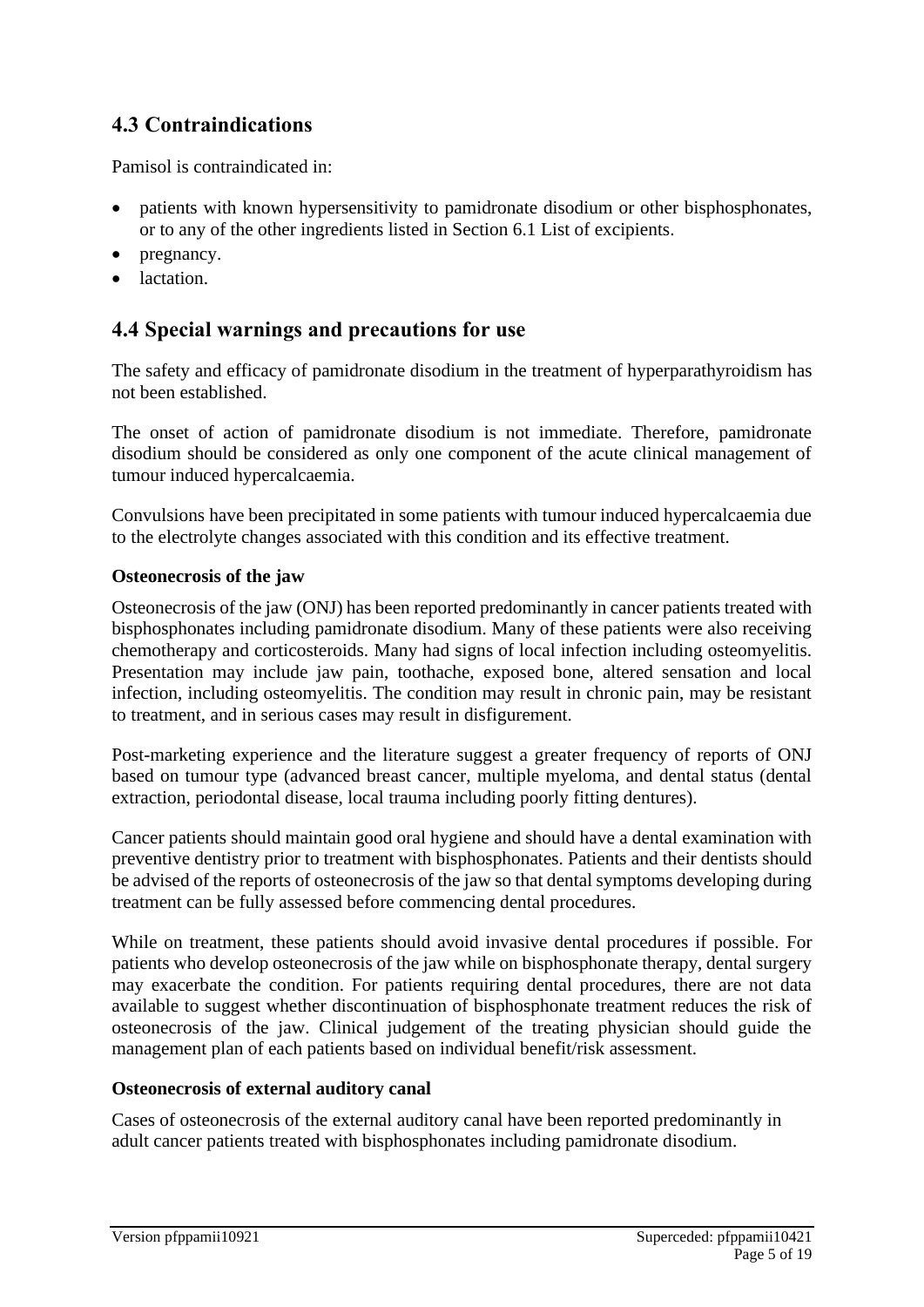Osteonecrosis of the external auditory canal has been reported with bisphosphonates, mainly in association with long-term therapy. Possible risk factors for osteonecrosis of the external auditory canal include steroid use and chemotherapy and/or local risk factors such as infection or trauma. The possibility of osteonecrosis of the external auditory canal should be considered in patients receiving bisphosphonates who present with ear symptoms including chronic ear infections.

#### **Osteonecrosis of other anatomical sites**

Cases of osteonecrosis of other anatomical sites including the hip and femur. have been reported predominantly in adult cancer patients treated with bisphosphonates including pamidronate disodium.

#### **Atypical femur fracture**

Atypical subtrochanteric and diaphyseal femoral fractures have been reported with bisphosphonate therapy, primarily in patients receiving long-term treatment for osteoporosis. These transverse or short oblique fractures can occur anywhere along the femur from just below the lesser trochanter to just above the supracondylar flare. These fractures occur after minimal or no trauma and some patients experience thigh or groin pain, often associated with imaging features of stress fractures, weeks to months before presenting with a completed femoral fracture. Fractures are often bilateral; therefore, the contralateral femur should be examined in bisphosphonate-treated patients who have sustained a femoral shaft fracture. Poor healing of these fractures has also been reported. Discontinuation of bisphosphonate therapy in patients suspected to have an atypical femur fracture should be considered pending evaluation of the patient, based on an individual benefit risk assessment.

During bisphosphonate treatment patients should be advised to report any thigh, hip or groin pain and any patient presenting with such symptoms should be evaluated for an incomplete femur fracture.

#### **Musculoskeletal pain**

In post-marketing experience, severe and occasionally in capacitating bone, joint, and/or muscle pain has been reported in patients taking bisphosphonates. However, such reports have been infrequent. This category of drugs includes pamidronate disodium (for infusion). The time to onset of symptoms varied from one day to several months after starting the drug. Most patients had relief of symptoms after stopping treatment. A subset had recurrence of symptoms when rechallenged with the same drug or another bisphosphonate.

#### **Use in renal impairment**

Bisphosphonates including pamidronate disodium have been associated with renal toxicity manifested as deterioration of renal function and potential renal failure. Pamidronate disodium is excreted intact primarily vial the kidney and therefore, the risk of renal adverse reactions may be greater in patients with impaired renal function. Renal deterioration, progression to renal failure and dialysis has been reported in patients after the initial dose or a single dose of pamidronate disodium.

Deterioration of renal function (including renal failure) has also been reported following longterm treatment with pamidronate disodium in patients with multiple myeloma. However, underlying disease progression and/or concomitant complications were also present and therefore a causal relationship with pamidronate disodium is unproven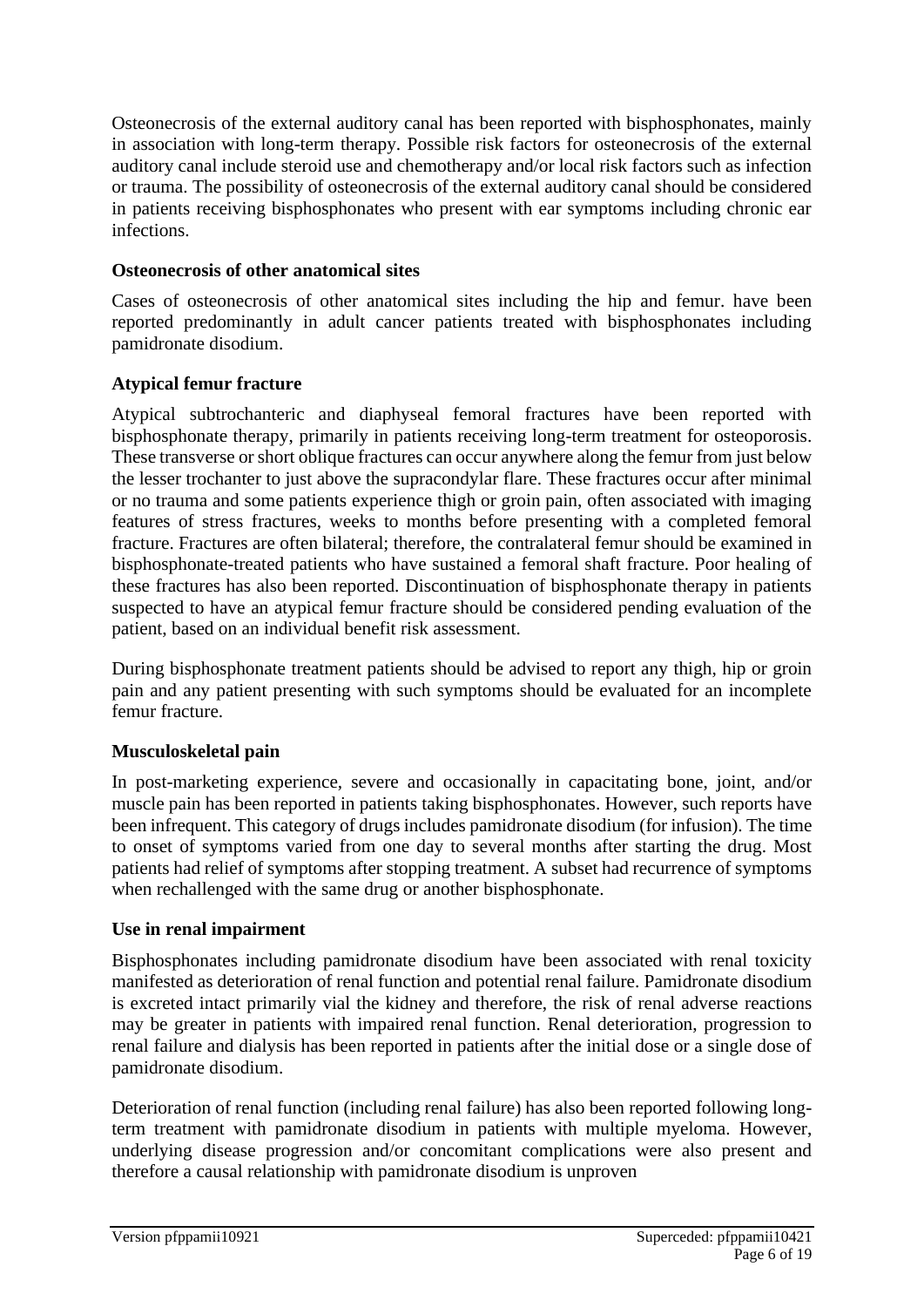Pamidronate disodium should not be administered to patients with severe renal impairment (creatinine clearance <30 mL/min) except in cases of life-threatening tumour-induced hypercalcaemia where the benefit outweighs the potential risk. Although pamidronate disodium is excreted unchanged by the kidneys (see section 5.2 Pharmacokinetic properties, Special population, renal impairment), the drug has been used without apparent increase in adverse effects in patients with significantly elevated plasma creatinine levels (including patients undergoing renal replacement therapy with both haemodialysis and peritoneal dialysis). However, experience with pamidronate disodium in patients with severe renal impairment (serum creatinine: >440 micromoles/L, or 5 mg/dL in TIH patients; >180 micromoles/L, or 2 mg/dL in multiple myeloma patients) is limited. If clinical judgment determines that the potential benefits outweigh the risk in such cases, pamidronate disodium should be used cautiously and renal function carefully monitored.

Although a pharmacokinetic study conducted in patients with cancer and normal or impaired renal function (see Section 5.2 Pharmacokinetic properties) indicates that a dose reduction may not be necessary in patients with mild (creatinine clearance  $61 - 90$  mL/min) to moderate (creatinine clearance 30-60 mL/min) renal impairment, there are insufficient clinical data on the use of pamidronate disodium in such patients to support this recommendation (see Section 4.2 Dose and method of administration).

#### **Use in hepatic impairment**

As there are no clinical data available in patients with severe hepatic impairment, no specific recommendations can be given for this patient population but caution should be exercised when pamidronate disodium is given to these patients (see Section 4.2 Dose and method of administration and 5.2 Pharmacokinetic properties).

#### **Use in the elderly**

No data available. For elderly patients with cardiac disease, refer to Section 4.2 Dosage and method of administration, Monitoring recommendations.

#### **Pediatric use**

There is limited clinical experience to date in children. Pamidronate disodium should not be given to children unless other measures have either failed to control life-threatening hypercalcaemia or are deemed inappropriate. Until further experience is gained, pamidronate disodium is only recommended for use in adult patients.

#### **Effects on laboratory tests**

Since pamidronate disodium binds to bone it can interfere with bone scintigraphy examinations.

### **4.5 Interactions with other medicines and other forms of interactions**

Pamidronate disodium has been used concomitantly with commonly used antitumour drugs (including aminoglutethimide, cisplatin, corticosteroids, cyclophosphamide, cytarabine, doxorubicin, etoposide, fluorouracil, megoestrol, melphalan, methotrexate, mitoxantrone, paclitaxel, tamoxifen, vinblastine and vincristine) without significant interactions.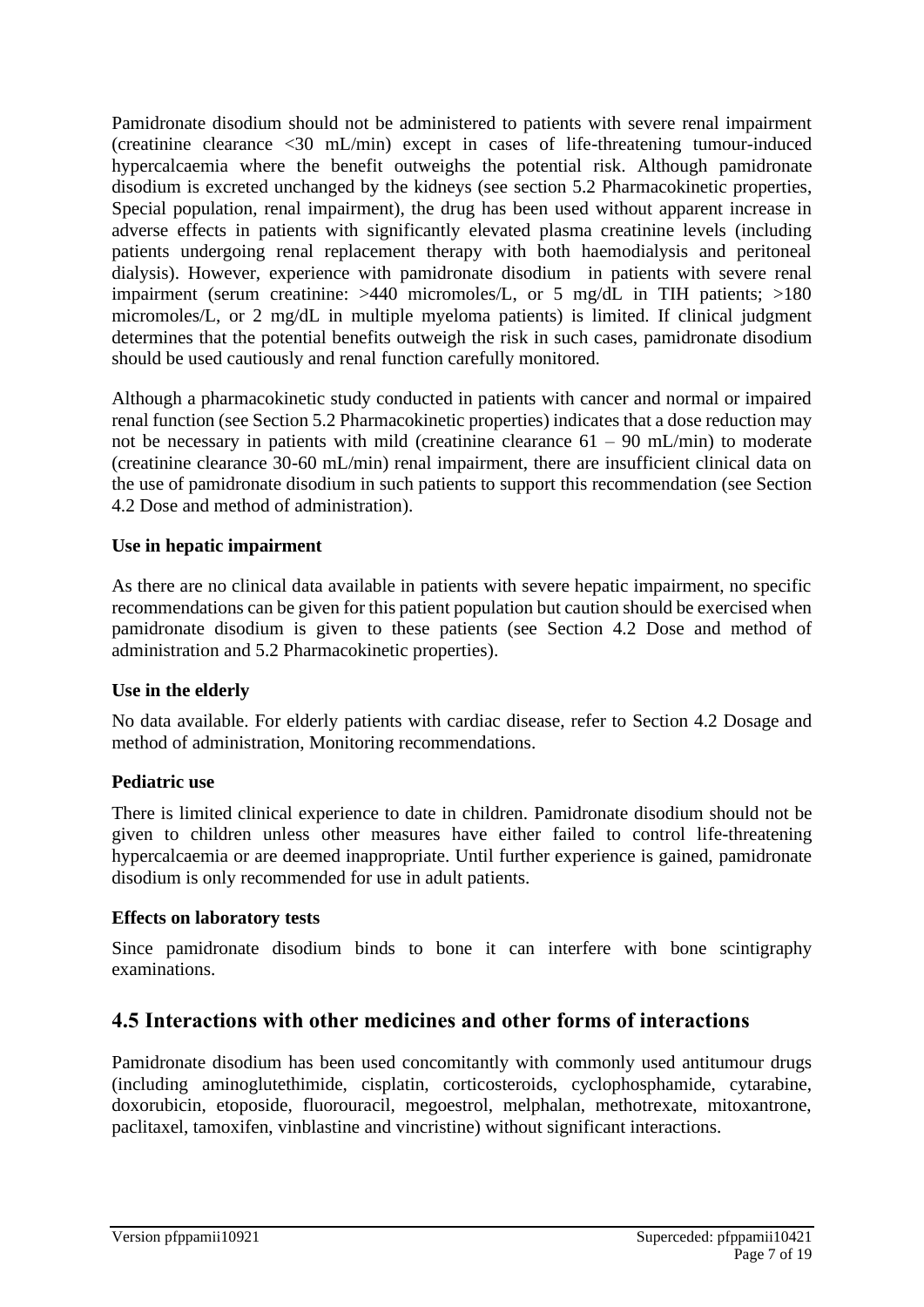Pamidronate disodium should not be used concomitantly with other bisphosphonates. Significant hypocalcaemia may result if other calcium lowering agents are used in conjunction with pamidronate disodium.

Pamidronate disodium has been used in combination with calcitonin in patients with severe hypercalcaemia, resulting in a synergistic effect with a more rapid fall in serum calcium.

Caution is warranted when pamidronate disodium is used with other potentially nephrotoxic drugs.

In multiple myeloma patients, the risk of renal dysfunction may be increased when pamidronate disodium is used in combination with thalidomide.

### **4.6 Fertility, pregnancy and lactation**

#### **Effects on fertility**

Fertility and general reproductive performance were not affected by oral pamidronate disodium doses (to 150 mg/kg/day) although prolonged and abnormal parturition was seen, there were no such studies with intravenous administration.

#### **Use in pregnancy – Category B3**

Pamisol should not be used during pregnancy (see Section 4.3 Contraindications).

Pamidronate disodium has been shown to cross the placenta and has produced marked maternal and non-teratogenic embryo/fetal effects in rats and rabbits. It accumulates in fetal bone in a manner similar to that observed in adult animals. Pamidronate disodium has been shown to increase the length of gestation and parturition in rats resulting in increasing pup mortality when given orally at daily doses of 60 mg/kg and above (0.7 times the highest recommended human dose for a single intravenous infusion). In pregnant rats, high doses of intravenous pamidronate disodium (12 and 15 mg/kg/day) were associated with maternal toxicity and fetal developmental abnormalities (fetal oedema and shortened bones) and doses of 6 mg/kg and above with reduced ossification. Lower intravenous pamidronate disodium doses (1 to 6 mg/kg/day) interfered (prepartum distress and fetotoxicity) with normal parturition in the rat, and this may be associated with maternal hypocalcaemia.

Only low intravenous doses have been investigated in pregnant rabbits, because of maternal toxicity, and the highest dose used (1.5 mg/kg/day) was associated with an increased resorption rate and reduced ossification.

It is not known if pamidronate disodium crosses the human placenta. There are no adequate and well controlled studies in pregnant women and no clinical experience to support the use of pamidronate disodium in pregnant women. Therefore, pamidronate disodium should not be used during pregnancy (see Section 4.3 Contraindications).

Women of child-bearing potential must use highly effective contraception during treatment.

Bisphosphonates are incorporated into the bone matrix, from where they are gradually released over periods of weeks to years. The extent of bisphosphonate incorporation into adult bone, and hence, the amount available for release back into the systemic circulation, is directly related to the total dose and duration of bisphosphonate use. Although there are very limited data on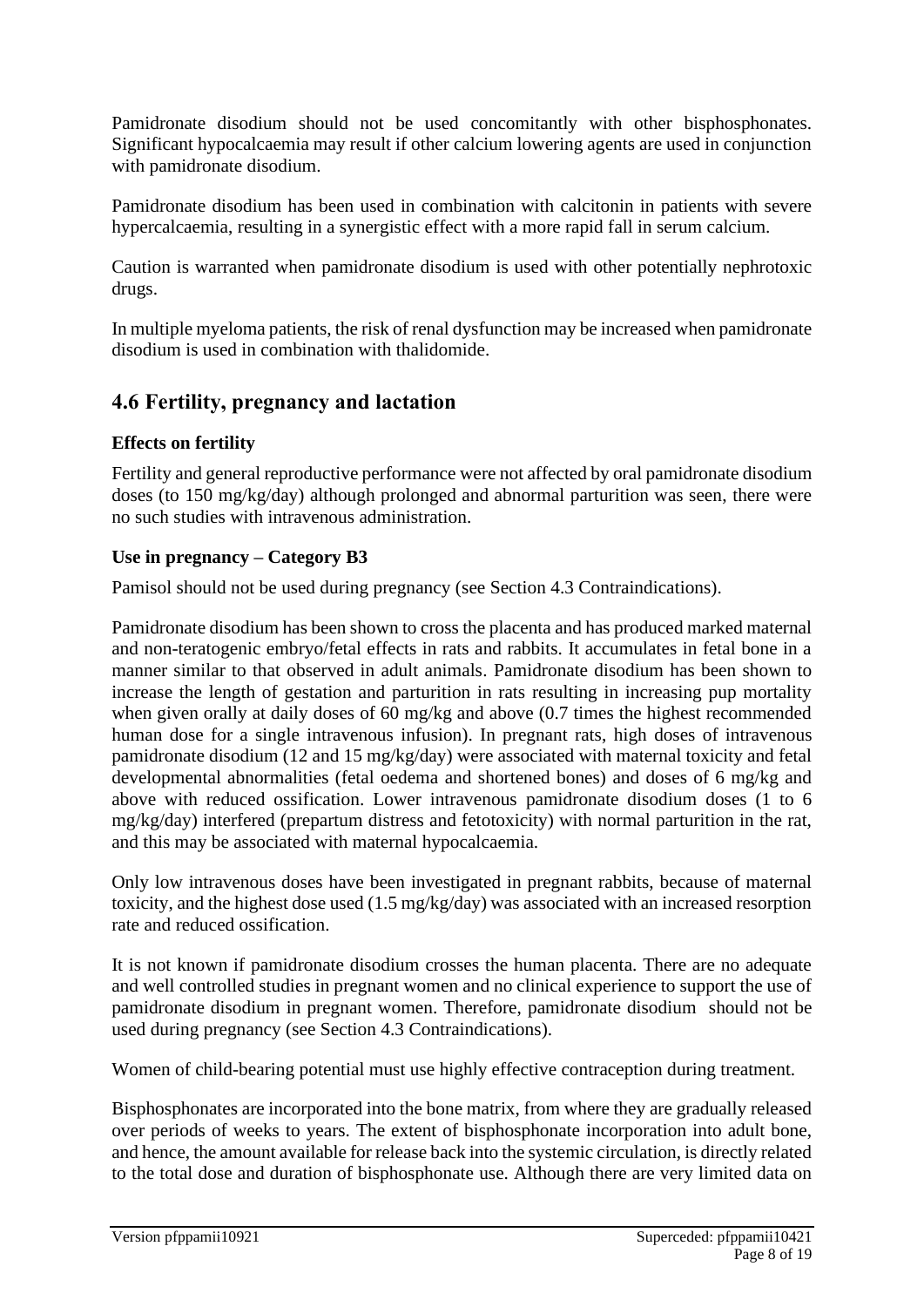fetal risk in humans, bisphosphonates do cause fetal harm in animals. Therefore, there is a theoretical risk of fetal harm (e.g., skeletal and other abnormalities) if a woman becomes pregnant after completing a course of bisphosphonate therapy. The impact of variables such as time between cessation of bisphosphonate therapy to conception, the particular bisphosphonate used, and the route of administration (intravenous versus oral) on this risk has not been established.

#### **Use in lactation**

Pamisol should not be used in lactating women (see Section 4.3 Contraindications).

There is no clinical experience with pamidronate disodium in lactating women. It is not known if pamidronate disodium and/or its metabolites pass into human milk. A study in lactating rats has shown that pamidronate disodium will pass into the milk. Therefore, mothers taking pamidronate disodium should not breastfeed (see Section 4.3 Contraindications)

### **4.7 Effects on ability to drive and use machines**

Patients should be warned that somnolence and/or dizziness may occur following pamidronate disodium infusion, in which case the patient should not drive, operate potentially dangerous machinery or engage in other activities that may be hazardous. This effect rarely lasts more than 24 hours. Outpatients who have received a pamidronate disodium infusion should not drive themselves home.

### **4.8 Adverse effects (undesirable effects)**

Adverse reactions with pamidronate disodium are usually mild and transient. The most common adverse reactions are asymptomatic hypocalcaemia, influenza like symptoms, joint swelling and mild fever (an increase in body temperature of  $>1^{\circ}C$ , which may last up to 48 hours). Fever usually resolves spontaneously and does not require treatment. Acute "influenza like" reactions usually occur only with the first pamidronate disodium infusion. Symptomatic hypocalcaemia is uncommon. Local soft tissue inflammation at the infusion site also occurs, especially at the highest dose (90 mg).

The frequency estimate for the adverse reactions below is as follows:

Very common: (>1/10), common: (>1/100 and <1/10), uncommon: (>1/1000, <1/100), rare:  $(>1/10,000, <1/1000)$  and very rare:  $(<1/10,000)$ , including isolated reports.

#### **Metabolism and nutrition disorders**

*Very common:* Hypocalcaemia, hypophosphataemia.

*Common:* Hypomagnesaemia, hypokalaemia, tetany, anorexia.

*Very rare***:** Hperkalaemia, hypernatraemia.

#### **Investigations**

*Common:* Increase in serum creatinine.

*Uncommon:* Abnormal liver function tests, increase in serum urea.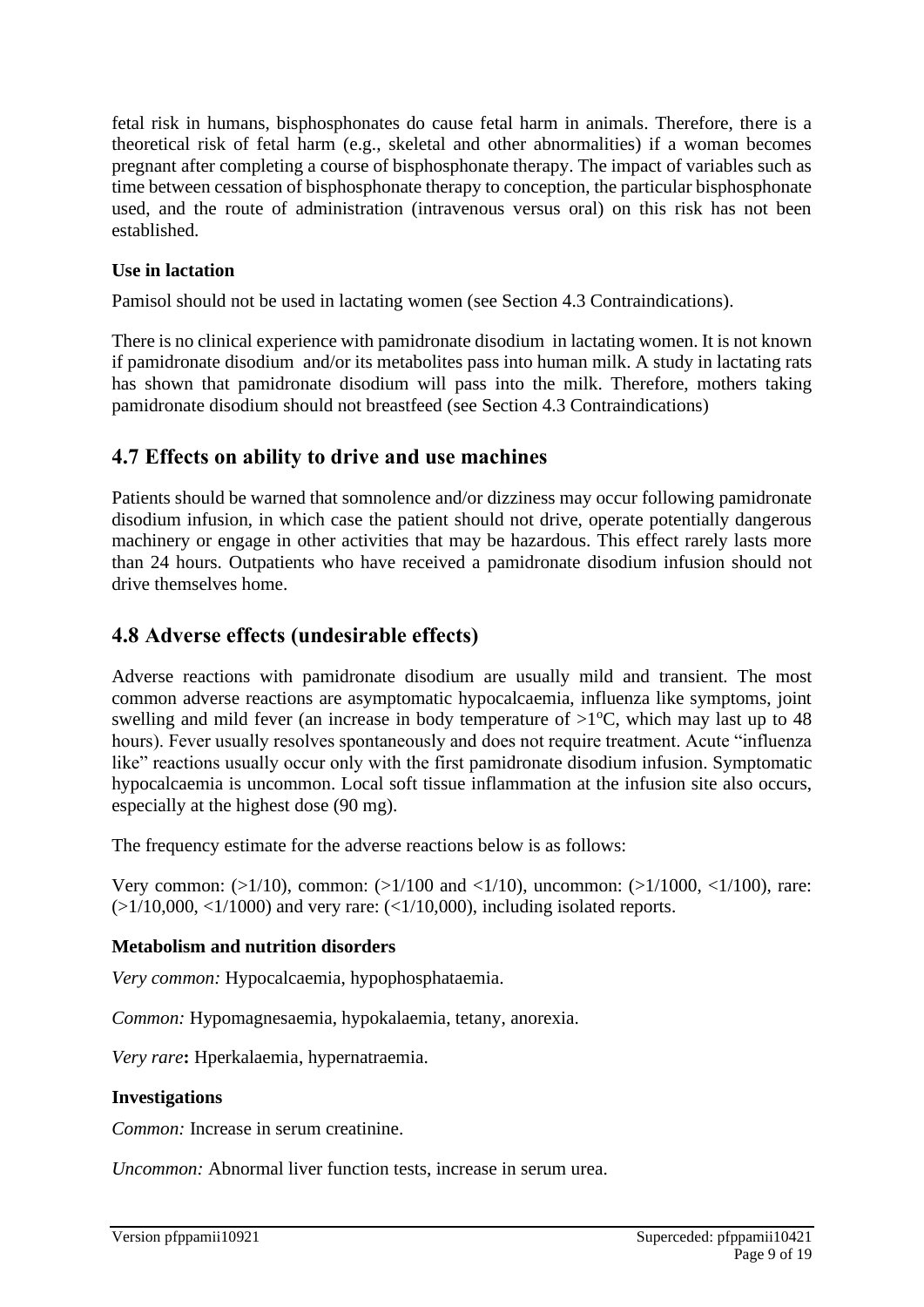#### **Blood and lymphatic system disorders**

*Common:* Anaemia, lymphocytopenia, thrombocytopenia, leucopenia.

One case of acute lymphoblastic leukaemia has been reported in a patient with Paget's disease. The causal relationship to the treatment or the underlying disease is unknown.

#### **Cardiac disorders**

*Common:* Atrial fibrillation.

*Very rare:* Left ventricular failure (manifestation includes dyspnoea, pulmonary oedema), congestive heart failure (includes oedema) due to fluid overload.

#### **Vascular disorders**

*Common:* Hypertension.

*Uncommon:* Hypotension.

#### **Nervous system disorders**

*Common:* Headache, symptomatic paraesthesia, somnolence.

*Uncommon:* Lethargy, seizures, dizziness.

#### **Psychiatric disorders**

*Very rare:* Confusion, visual hallucinations, agitation, insomnia.

#### **Gastrointestinal disorders**

*Common:* Nausea, vomiting, abdominal pain, diarrhoea, constipation, gastritis.

*Uncommon:* Dyspepsia.

#### **General disorders and administration site conditions**

*Very common:* Fever and influenza like symptoms sometimes accompanied by malaise, chills, fatigue and flushes.

*Common:* Reactions at the infusion site includes pain, redness, swelling, induration, phlebitis, thrombophlebitis.

#### **Immune system disorders**

*Uncommon:* Hypersensitivity, anaphylactic reactions, bronchospasm, dyspnoea.

*Very rare:* Anaphylactic shock.

#### **Infection and infestations**

*Very rare:* Reactivation of herpes simplex and herpes zoster.

#### **Musculoskeletal and connective tissue disorders**

*Common:* Transient bone pain, arthralgia, myalgia, generalised pain, skeletal pain.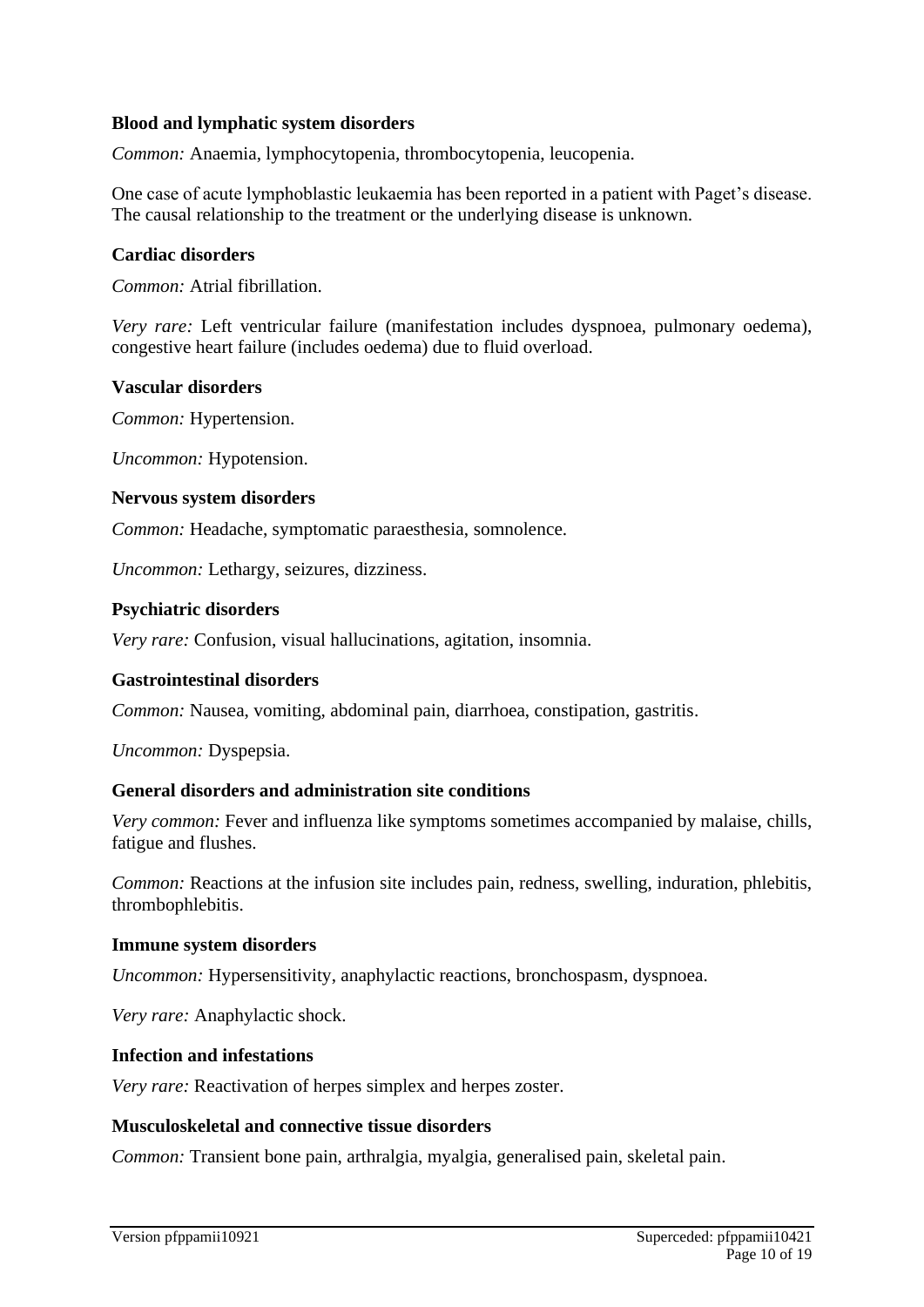#### *Uncommon:* Muscle cramps.

#### **Renal and urinary disorders**

*Uncommon:* Acute renal failure.

*Rare:* Focal segmental glomerulosclerosis including the collapsing variant nephrotic syndrome.

*Very rare:* Haematuria, deterioration of pre-existing renal disease.

#### **Skin and subcutaneous disorders**

*Common:* Rash.

*Uncommon:* Pruritus, Quincke´s (angioneurotic) oedema.

#### **Eye disorders**

*Common:* Conjunctivitis.

*Uncommon:* Uveitis (includes iritis, iridocyclitis).

*Very rare:* Scleritis, episcleritis, xanthopsia, orbital inflammation.

Many of these undesirable effects may have been related to the underlying disease.

#### **Post marketing experience**

The following adverse reactions have been reported during post-approval use of pamidronate disodium. Because these reports are from a population of uncertain size and are subject to confounding factors, it is not possible to reliably estimate their frequency or establish a causal relationship to drug exposure.

#### **Respiratory, thoracic and mediastinal disorders**

Acute respiratory distress syndrome (ARDS), interstitial lung disease (ILD).

#### **Musculoskeletal and connective tissue disorders**

Osteonecrosis, severe and occasionally incapacitating bone, joint and/or muscle pain (infrequent cases reported).

#### **Renal and urinary disorders**

Renal tubular disorders (RTD), tubulointerstitial nephritis, and glomerulonephropathies.

#### **Eye disorders**

Optic neuritis.

#### **Nervous system disorders**

Pseudotumor cerebri.

#### **Ear and labyrinth disorders**

Osteonecrosis of external auditory canal (bisphosphonate class adverse reaction).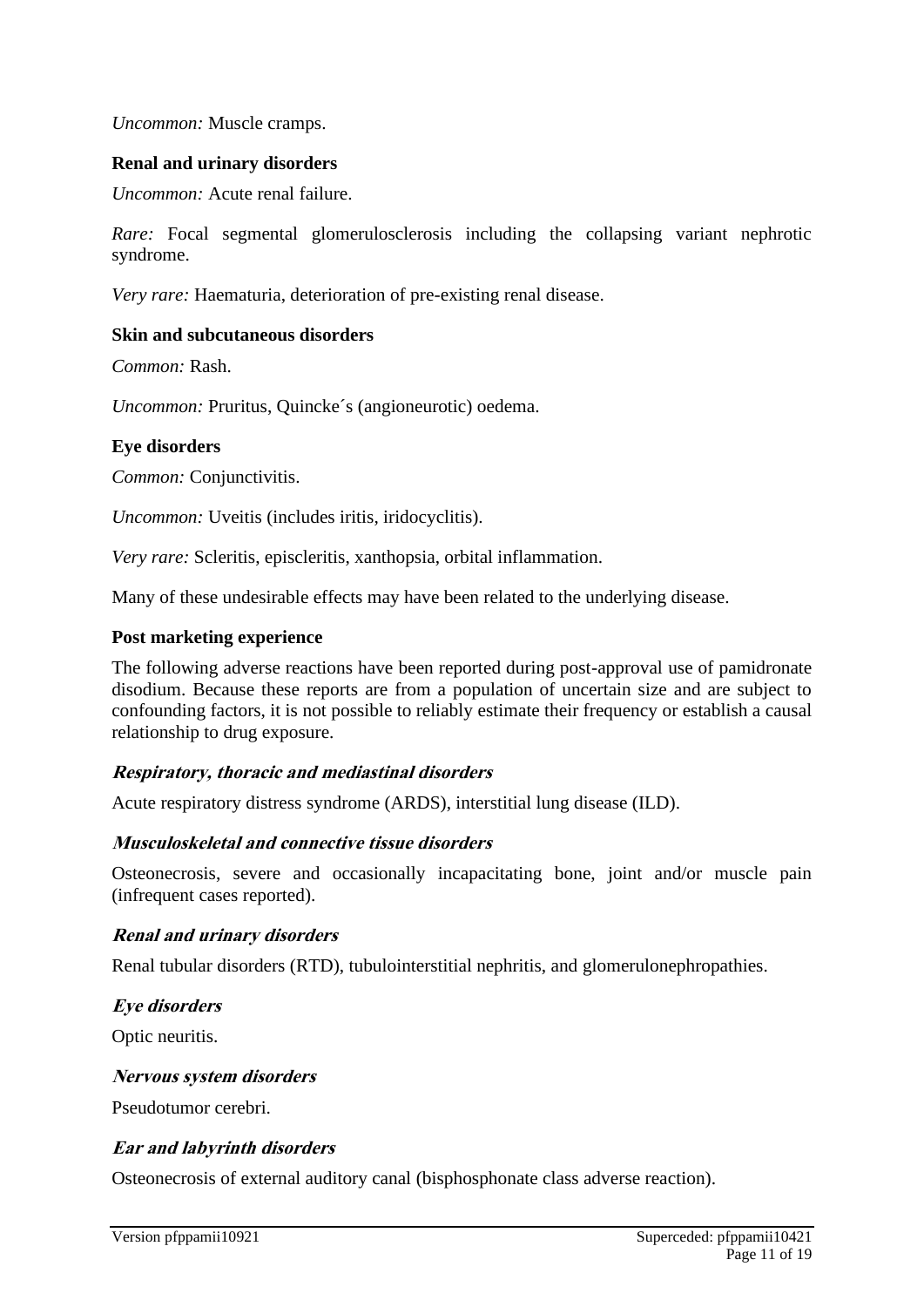#### **Injury, Poisoning and Procedural Complications**

Atypical femur fracture (atypical subtrochanteric and diaphyseal femoral fractures) are bisphosphonate class adverse reactions.

#### **Description of selected adverse effects**

#### **Atrial fibrillation**

Isolated instances of higher incidence of atrial fibrillation have been reported in a few studies with some bisphosphonates. The mechanism of this increased incidence of atrial fibrillation in isolated studies within these bisphosphonates is unknown.

#### **Osteonecrosis of the jaw**

Cases of osteonecrosis (primarily of the jaws) but also of other anatomical sites including the hip, femur and external auditory canal, have been reported predominantly in cancer patients treated with bisphosphonates, including pamidronate disodium (uncommon). Many of these patients had signs of local infection including osteomyelitis and the majority of the reports refer to cancer patients following tooth extractions or other dental surgeries. Osteonecrosis of the jaws has multiple well documented risk factors including a diagnosis of cancer, concomitant therapies (e.g., chemotherapy, radiotherapy, anti-angiogenic drugs, corticosteroids) and comorbid conditions (e.g., anaemia, coagulopathies, infection, pre-existing oral disease). Although causality has not been determined, it is prudent to avoid dental surgery as recovery may be prolonged (see section 4.4 Special warnings and precautions for use). Data suggest a greater frequency of reports of ONJ based on tumour type (advanced breast cancer, multiple myeloma).

#### **Tumour induced hypercalcaemia and Paget's disease**

Deterioration of renal function has been noted in patients treated with bisphosphonates. Since many patients with tumour induced hypercalcaemia have compromised renal function prior to receiving antihypercalcaemia therapy (see Section 4.4 Special warnings and precautions for use), it is difficult to estimate the role of individual in bisphosphonates in subsequent changes in renal function. Deterioration of renal function (elevation of serum creatinine of >20% above baseline) which could not be readily explained in terms of pre-existing renal disease, prior nephrotoxic chemotherapies or compromised intravascular volume status has been noted in 7 cases of 404 patients treated with pamidronate disodium where these data have been reported. The role of pamidronate disodium in these changes in renal function is unclear, but merits cautious observation.

#### **Bone metastases and multiple myeloma**

Deterioration of renal function (including renal failure) has been reported following long term treatment with pamidronate disodium in patients with multiple myeloma. However, underlying disease progression and/or concomitant complications were also present and therefore a causal relationship with pamidronate disodium is unproven.

#### **Reporting suspected adverse effects**

Reporting suspected adverse reactions after registration of the medicinal product is important. It allows continued monitoring of the benefit-risk balance of the medicinal product. Healthcare professionals are asked to report any suspected adverse reactions at [www.tga.gov.au/reporting](http://www.tga.gov.au/reporting-problems)[problems.](http://www.tga.gov.au/reporting-problems)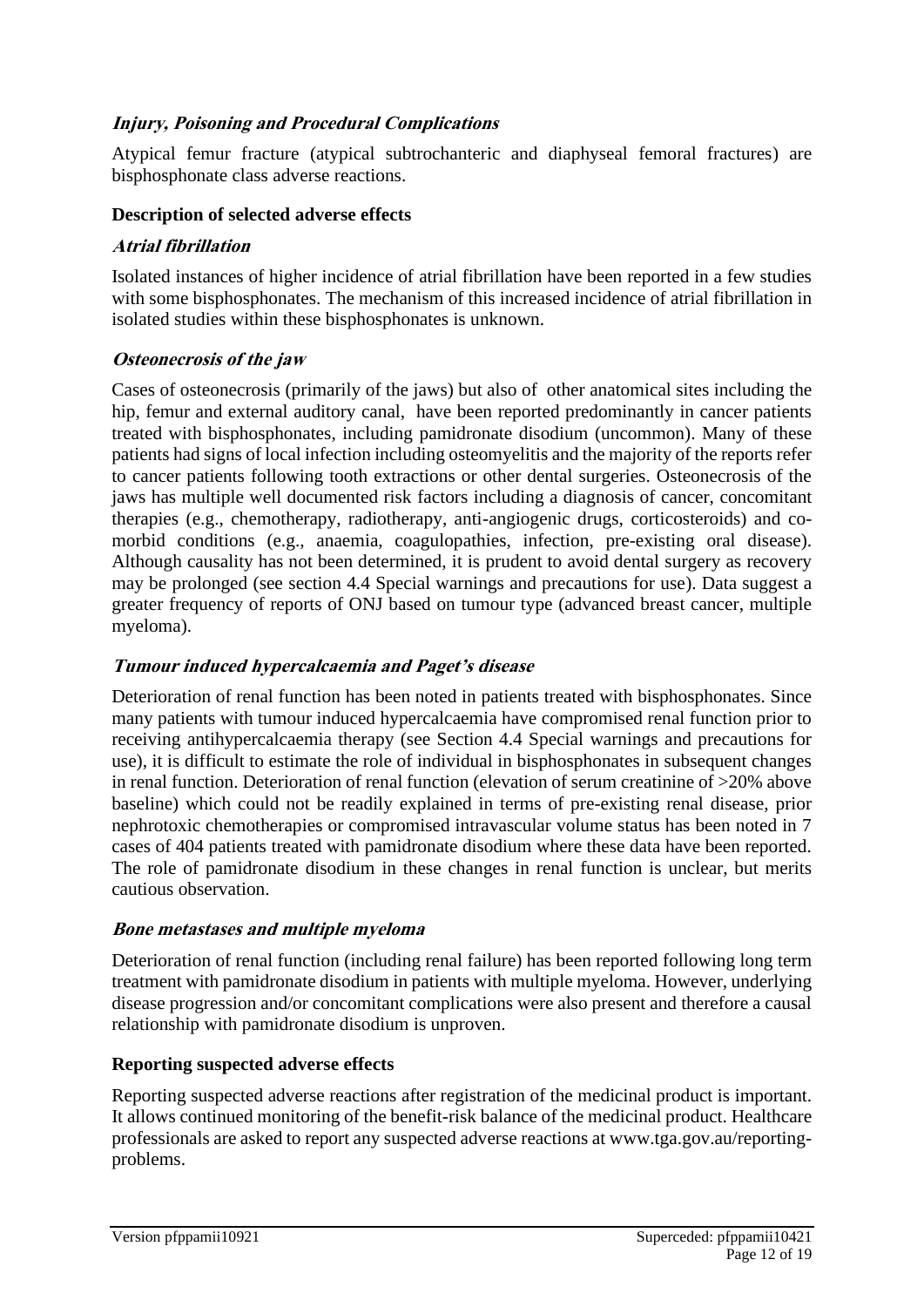### **4.9 Overdose**

#### **Signs and symptoms**

Overdosage with pamidronate disodium would be likely to result in symptoms of hypocalcaemia, such as paraesthesia, tetany and hypotension.

#### **Treatment**

Patients who have received doses of pamidronate disodium higher than those recommended should be carefully monitored. In the event of clinically significant hypocalcaemia with paraesthesia, tetany and hypotension, reversal may be achieved with an infusion of calcium gluconate. Acute hypocalcaemia is not expected to occur with pamidronate disodium since plasma calcium levels fall progressively for several days after treatment.

For information on the management of overdose, contact the Poisons Information Centre on 13 11 26 (Australia).

# **5. PHARMACOLOGICAL PROPERTIES**

### **5.1 Pharmacodynamic properties**

#### **Mechanism of action**

Pamidronate disodium is a potent inhibitor of osteoclastic bone resorption. This antiresorptive activity is responsible for its therapeutic effect.

Pamidronate disodium inhibits the formation and dissolution of calcium apatite crystals *in vitro*. The physicochemical interaction of pamidronate disodium with apatite crystals accounts for its avid binding to bone, but the mechanism for the anti-osteoclastic activity at the cellular level is unknown at present.

Pamidronate disodium suppresses the accession of osteoclast precursors onto the bone and their subsequent transformation into the mature, resorbing osteoclasts. However, the local and direct antiresorptive effect of bone bound bisphosphonate appears to be the predominant mode of action *in vitro* and *in vivo*.

Changes in biochemical parameters which reflect a decrease in bone resorption and improvements secondary to normalisation of plasma calcium include decreased urinary hydroxyproline, urinary calcium and serum phosphate.

Hypercalcaemia can lead to haemoconcentration by inhibition of tubular reabsorption of water, and to decreased GFR, both of which lead to increased plasma creatinine concentration. A direct consequence of treatment with pamidronate disodium is improvement in GFR and decreased creatinine levels in most patients.

Paget's disease of bone, which is characterised by local areas of increased bone resorption and formation with qualitative changes in bone remodelling, responds well to treatment with pamidronate disodium. Clinical and biochemical remission of the disease has been demonstrated by bone scintigraphy, decreases in urinary hydroxyproline and serum alkaline phosphatase, and by symptomatic improvement.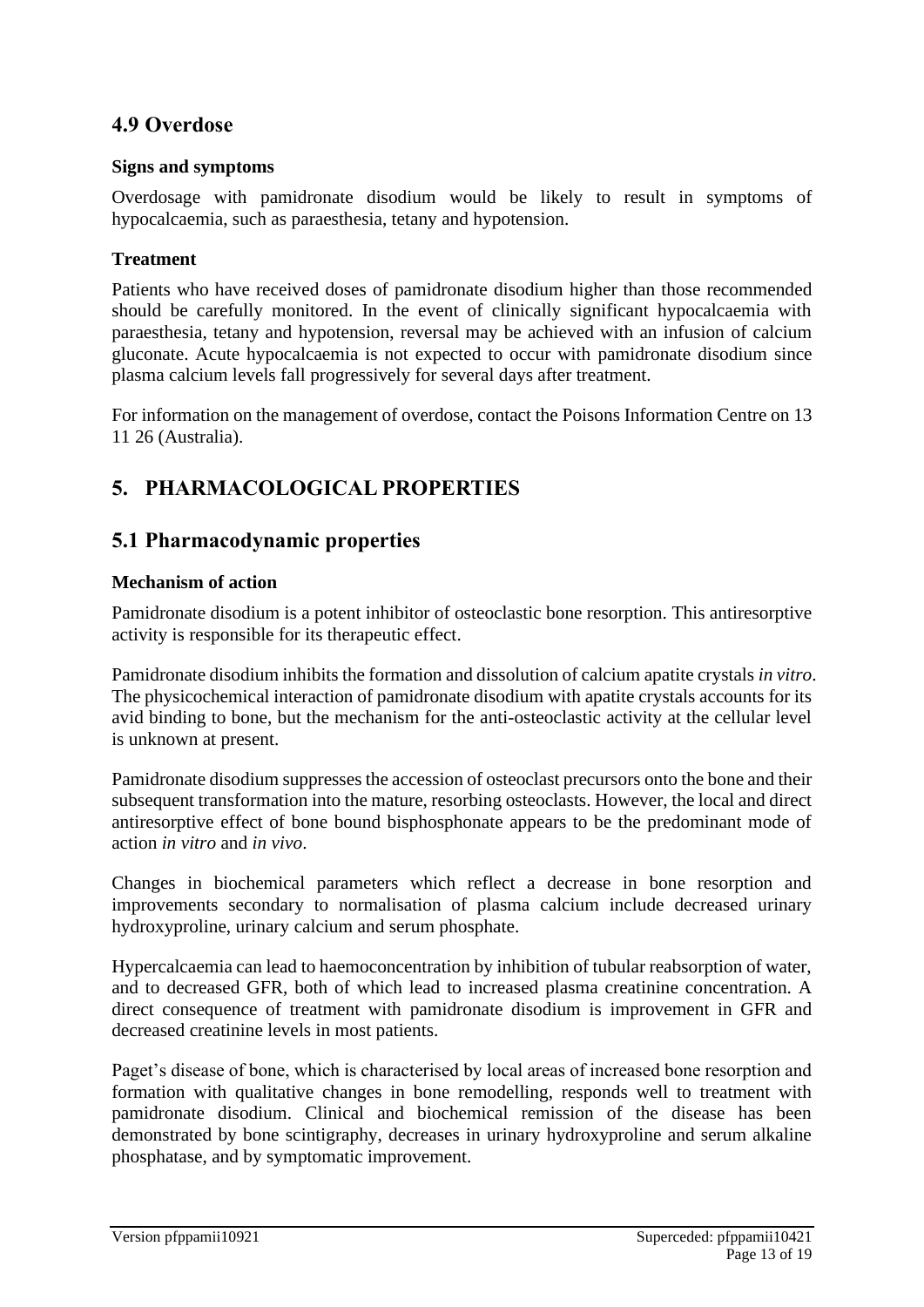#### **Clinical trials**

Three randomised, double blind, placebo controlled trials investigated the effects of pamidronate disodium on the occurrence of skeletal related events (SREs: pathological fractures, radiation therapy or surgery to bone, spinal cord compression) and pain score in patients with multiple myeloma and in breast cancer patients with predominantly lytic bone metastases.

In the first trial, patients with advanced multiple myeloma received 90 mg of pamidronate disodium or placebo as a monthly 4 hour intravenous infusion for 9 months in addition to antimyeloma therapy. Patients had received appropriate chemotherapy for a minimum 2 months prior to entry into the trial. A total of 196 pamidronate disodium patients and 181 placebo patients were evaluable for efficacy. Compared with placebo, significantly fewer patients in the pamidronate disodium group had any SRE  $(24\% \text{ vs } 41\%, \text{ p} < 0.001)$  and the mean skeletal morbidity rate was lower  $(1.1 \text{ vs } 2.1 \text{ SREs/year}, p<0.02)$ . The times to first SRE, pathological fracture and radiation therapy to bone were significantly longer in the pamidronate disodium group (p=0.001, 0.006, and 0.046, respectively). Fewer pamidronate disodium patients suffered any pathological fracture (17% vs 30%, p=0.004) or needed radiation therapy to bone (14% vs 22%, p=0.049). In patients with pain at baseline, pain scores at the last assessment were significantly reduced with pamidronate disodium treatment ( $p<0.05$ ) but not with placebo.

Patients completing the first part of the trial continued to receive 4-weekly infusions of pamidronate disodium or placebo for a further 11 infusions during the maintenance phase of the trial (observation period). After 21 months, the proportion of patients with any SRE was significantly less in the pamidronate disodium group than in the placebo group ( $p=0.015$ ), the mean skeletal morbidity rate was lower  $(p=0.008)$  and the time to first SRE was longer  $(p=0.016)$ . There was an increased incidence of renal toxicity observed in patients receiving pamidronate disodium during the observation period of the trial, although this was not statistically significantly different from the placebo group (see Section 4.4 Special warnings and precautions for use).

In the second and third trials, breast cancer patients with at least one predominantly osteolytic bone metastasis received 90 mg of pamidronate disodium or placebo as a 2 hour intravenous infusion every 3 or 4 weeks for 12 months.

Breast cancer patients in the second trial were treated with cytotoxic chemotherapy. A total of 185 pamidronate disodium patients and 195 placebo patients were evaluable for efficacy. Compared with placebo, significantly fewer patients in the pamidronate disodium group had any SRE (43% vs 56%,  $p<0.01$ ), the mean skeletal morbidity rate was lower (2.5 vs 3.3) SREs/year,  $p<0.01$ ) and the time to first SRE was longer (median 13.1 vs 7.0 months,  $p<0.01$ ). Fewer patients in the pamidronate disodium group than the placebo group needed radiation therapy to bone, the mean skeletal morbidity rate for radiation therapy to bone was lower and the time to first radiation therapy was longer  $(p<0.01$  for each). The complete plus partial response rate for bone lesions was 33% in pamidronate disodium patients and 18% in placebo patients  $(p=0.001)$ .

Breast cancer patients in the third trial were treated with hormonal therapy at trial entry. A total of 182 pamidronate disodium patients and 189 placebo patients were evaluable for efficacy. The mean skeletal morbidity rate for radiation therapy to bone was lower with pamidronate disodium treatment than with placebo (0.6 vs 1.1 SREs/year,  $p<0.01$ ) and the time to first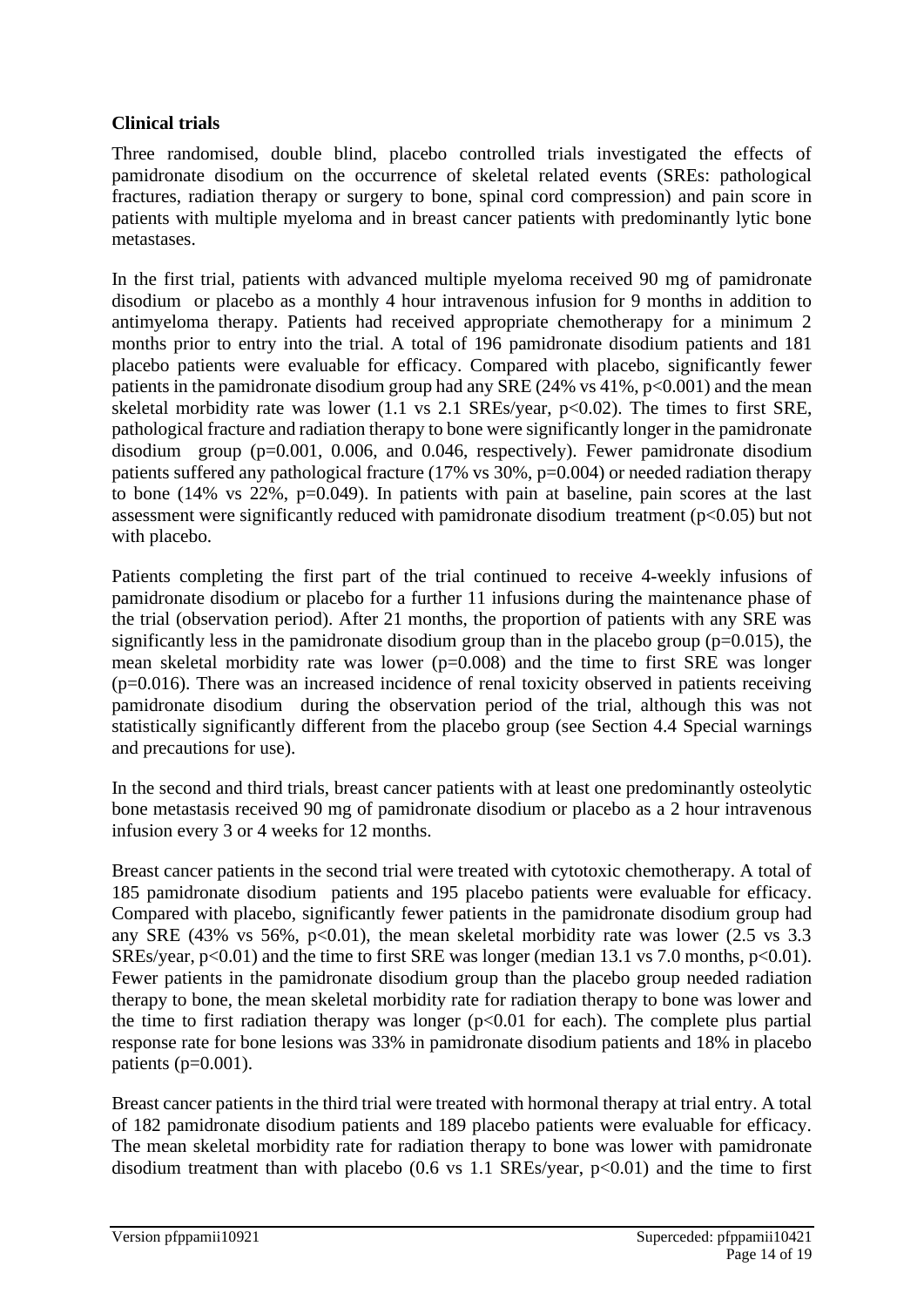radiation therapy was longer  $(p<0.01$ ; median time not reached during the trial). The proportion of patients having any radiation to bone was lower with pamidronate disodium treatment than with placebo (21% vs 33% at 12 months,  $p<0.01$ ). There was no statistically significant difference in the proportion of patients with any SRE, in the skeletal morbidity rate for any SRE, in the time to first SRE and in the bone lesion response rate.

In both trials, pain scores (mean change from baseline at last measurement) showed that breast cancer patients treated with pamidronate disodium had significantly less pain than patients treated with placebo ( $p<0.05$  for chemotherapy patients,  $p<0.01$  for hormonal therapy patients).

### **5.2 Pharmacokinetic properties**

Pamidronate disodium has a strong affinity for calcified tissues, and total elimination of pamidronate disodium from the body is not observed within the time frame of experimental studies. Calcified tissues are therefore regarded as site of "apparent elimination".

### **Absorption**

Pamidronate disodium is given by intravenous infusion. By definition, absorption is complete at the end of the infusion.

### **Distribution**

Plasma concentrations of pamidronate disodium rise rapidly after the start of an infusion and fall rapidly when the infusion is stopped. The apparent half life in plasma is about 0.8 hours. Apparent steady state concentrations are therefore achieved with infusions of more than about 2 to 3 hours duration. Peak plasma concentrations of about 10 nanomoles/mL pamidronate disodium are achieved after an intravenous infusion of 60 mg given over 1 hour.

In animals and in man, a similar percentage of the dose is retained in the body after each dose of pamidronate disodium. Thus, the accumulation of pamidronate disodium in bone is not capacity limited, and is dependent solely on the cumulative dose administered. Clinicians should be aware that some 50% of the infused material will remain in the patient's skeleton for years.

The percentage of circulating pamidronate disodium bound to plasma proteins is relatively low (about 54%), and increases when calcium concentrations are pathologically elevated.

### **Excretion**

Pamidronate disodium does not appear to be eliminated by biotransformation. After an intravenous infusion, about 20 to 55% of the dose is recovered in the urine within 72 hours as unchanged pamidronate disodium. Within the time frame of experimental studies, the remaining fraction of the dose is retained in the body. The percentage of the dose retained in the body is independent of both the dose (range 15 to 180 mg) and the infusion rate (range 1.25 to 60 mg/hour). The elimination of pamidronate disodium in the urine is biexponential, with apparent half lives of about 1.6 and 27 hours. The apparent renal clearance is about 54 mL/min, and there is a tendency for the renal clearance to correlate with creatinine clearance.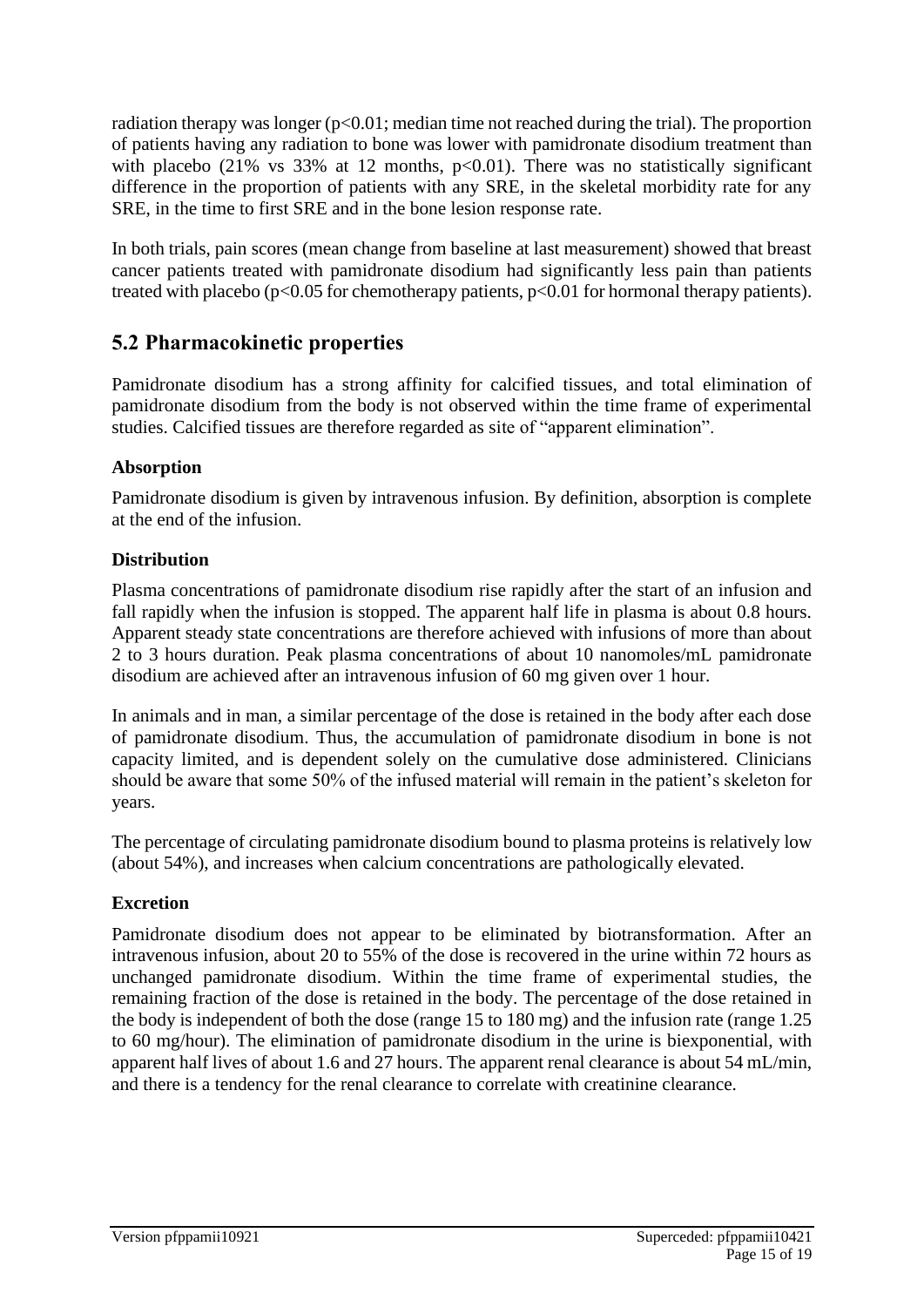#### **Special Population**

#### **Hepatic impairment**

Hepatic and metabolic clearance of pamidronate disodium are insignificant. Impairment of liver function is therefore not expected to influence the pharmacokinetics of pamidronate disodium. Pamidronate disodium, thus, displays little potential for drug-drug interactions both at the metabolic level and at the level of protein binding (see Section 4.5 Interactions with other medicines and other forms of interactions).

#### **Renal impairment**

The mean plasma AUC is approximately doubled in patients with severe renal impairment (creatinine clearance < 30 mL/min). Urinary excretion rate decreases with decreasing creatinine clearance although the total amount excreted in the urine is not greatly influenced by renal function. Body retention of pamidronate disodium , therefore, is similar in patients with and without impaired renal function. Although this suggests that a dose reduction may not be necessary in patients with impaired renal function, there is insufficient clinical data on the use of pamidronate disodium in such patients to support this recommendation (see section 4.4 Special warnings and precautions for use).

### **5.3 Preclinical safety data**

The toxicity of pamidronate disodium is characterised by direct (cytotoxic) effects on organs with a copious blood supply, such as the stomach, lungs and kidneys. In animal studies with intravenous administration, renal tubular lesions were the prominent and consistent untoward effects of treatment.

Studies conducted in young rats have reported the disruption of dental dentine formation following single and multiple dose administration of bisphosphonates. The clinical significance of these findings is unknown.

#### **Genotoxicity**

Pamidronate disodium showed no genotoxic activity in a standard battery of assays for gene mutations and chromosomal damage.

#### **Carcinogenicity**

There is a lack of long term toxicology data from animal studies with intravenous administration. In a 104 week carcinogenicity study of daily oral administration to rats, there was a positive dose response relationship for benign phaeochromocytoma in male animals.

Although this condition was also observed in female animals, the incidence was not statistically significant. When the dosage calculations were adjusted to account for the limited oral bioavailability of pamidronate disodium in rats, the lowest daily dose associated with adrenal phaeochromocytoma was similar to the intended clinical dose in humans. In a second rat carcinogenicity study, adrenal phaeochromocytomas were not reported at doses similar to the intended clinical dose in humans. Pamidronate disodium by daily oral administration was not carcinogenic in an 80 week or a 104 week study in mice.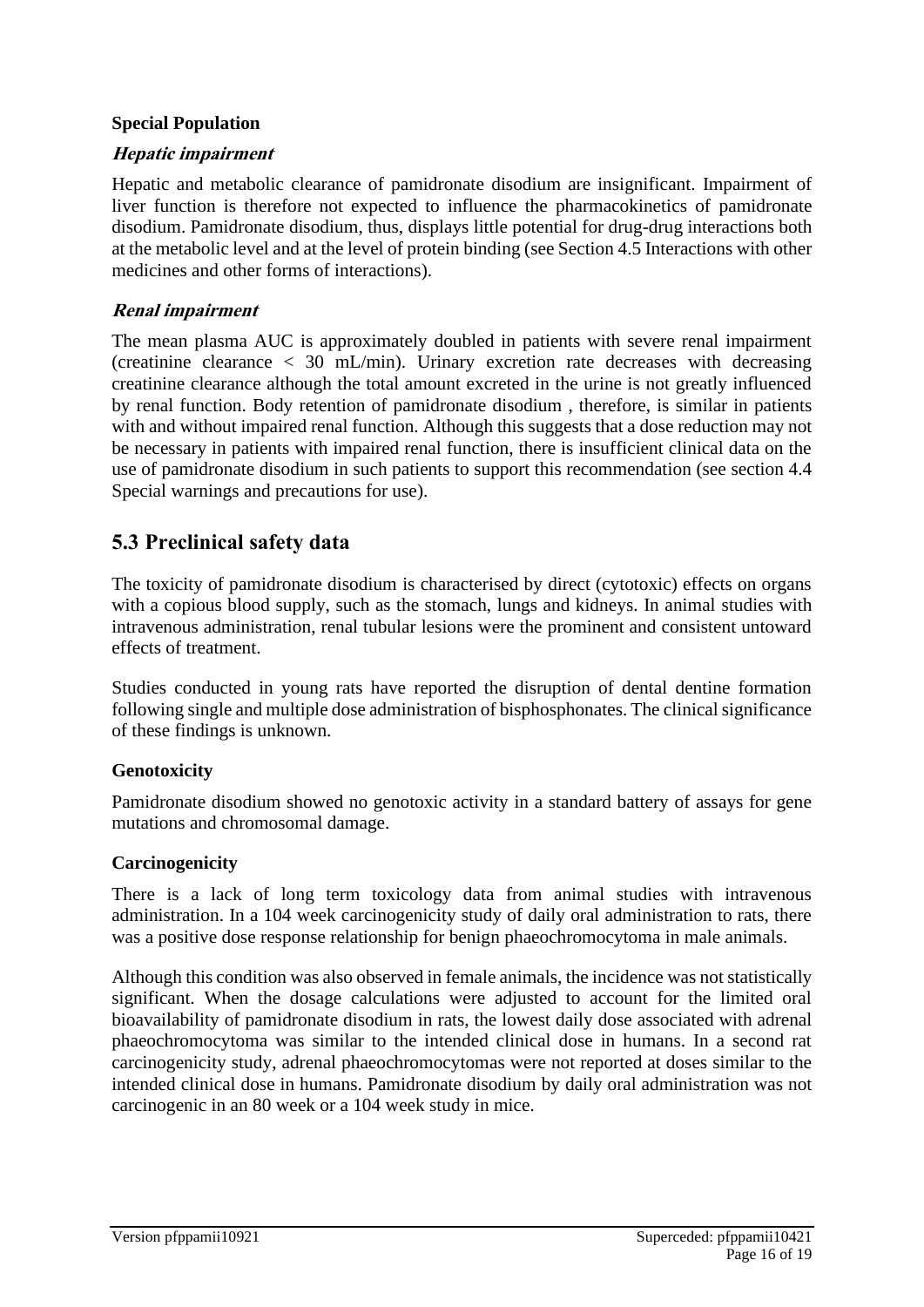# **6. PHARMACEUTICAL PARTICULARS**

### **6.1 List of excipients**

Mannitol

Phosphoric acid and/or sodium hydroxide (for pH adjustment)

Water for Injections.

### **6.2 Incompatibilities**

Pamisol should not be added to intravenous infusion fluids containing calcium, such as Ringer's solution and Hartmann's solution.

### **6.3 Shelf life**

In Australia, information on the shelf life can be found on the public summary of the Australian Register of Therapeutic Goods (ARTG). The expiry date can be found on the packaging.

### **6.4 Special precautions for storage**

#### **Undiluted**

Store below 25°C.

#### **After dilution**

Following dilution in 0.9% sodium chloride and 5% glucose infusion solutions, chemical and physical in-use stability has been demonstrated for 24 hours, stored below 25°C.

From a microbiological viewpoint, the diluted solution should be used immediately and any residue remaining discarded. If the diluted product is not used immediately or as soon as practicable after preparation, store between 2° to 8°C for not more than 24 hours.

See Section 4.2 Dose and method of administration, Method of administration.

### **6.5 Nature and contents of container**

Pamisol 15 mg/5 mL is supplied in clear glass vials in packs of 1 or 5 vials per pack.

Pamisol 30 mg/10 mL is supplied in clear glass vials in packs of 1 vial per pack.

Pamisol 60 mg/10 mL is supplied in clear glass vials in packs of 1 vial per pack.

Pamisol 90 mg/10 mL is supplied in clear glass vials in packs of 1 vial per pack.

\* Not all presentations are supplied.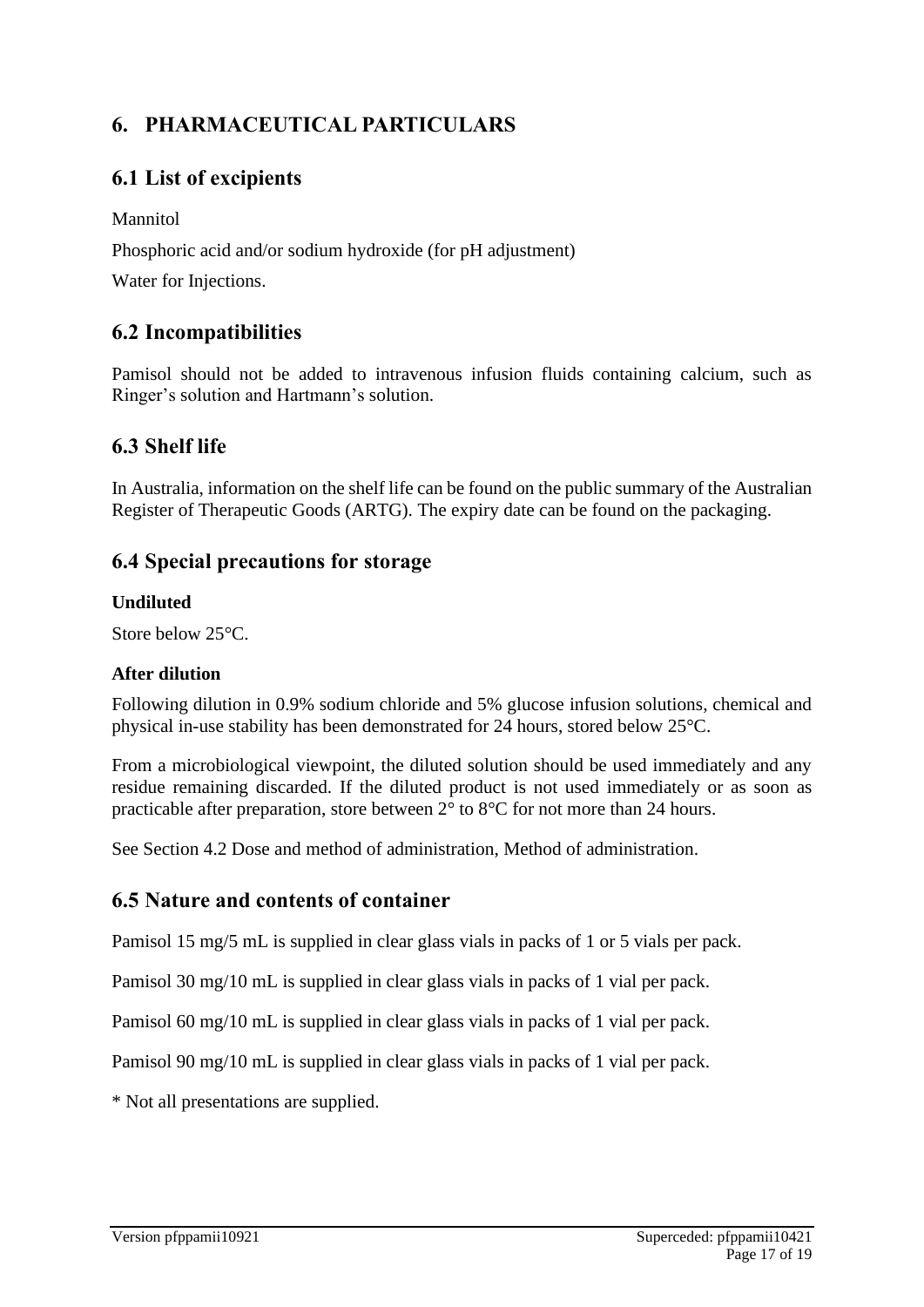# **6.6 Special precautions for disposal**

In Australia, any unused medicine or waste material should be disposed of by taking to your local pharmacy.

## **6.7 Physicochemical properties**

Pamidronate disodium is a white crystalline powder that is soluble in water or 2N sodium hydroxide, poorly soluble in 0.1N hydrochloric acid and 0.1N acetic acid and virtually insoluble in organic solvents. The pH of a 1% solution in water is approximately 8.2.

#### **Chemical structure**



Chemical name: Disodium-3-amino-1-hydroxypropylidene-1,1-biphosphonate.

Molecular formula: C<sub>3</sub>H<sub>9</sub>NO<sub>7</sub>P<sub>2</sub>Na<sub>2</sub>.

Molecular weight: 279.03 (anhydrous).

### **CAS number**

57248-88-1.

# **7. MEDICINE SCHEDULE (POISONS STANDARD)**

S4, Prescription Only Medicine.

# **8. SPONSOR**

Pfizer Australia Pty Ltd Level 17, 151 Clarence Street Sydney NSW 2000.

Toll Free Number: 1800 675 229. www.pfizer.com.au.

# **9. DATE OF FIRST APPROVAL**

01 August 2000.